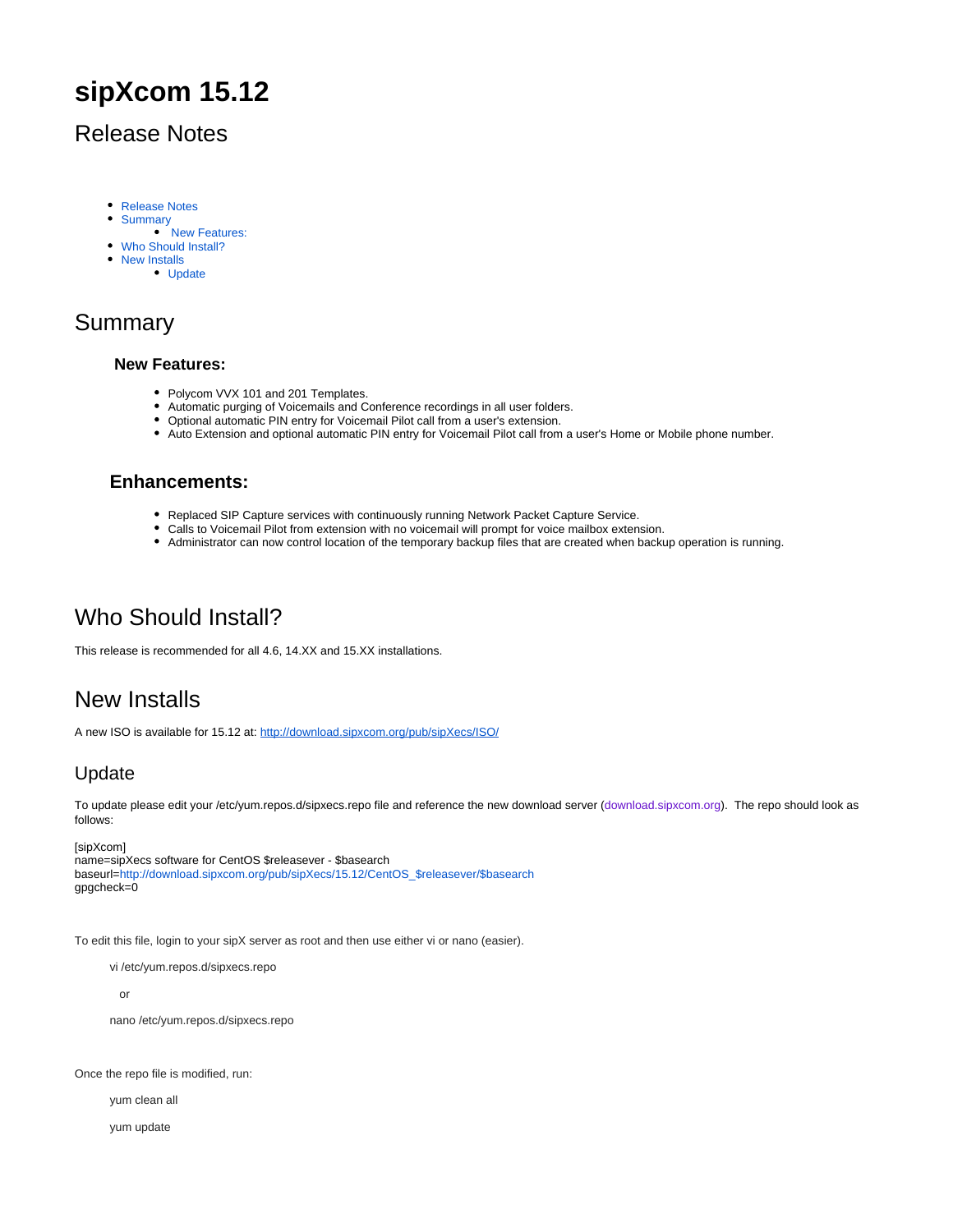|                                        | <b>JIRA</b> name                                                                           | <b>RN Content</b>                                                                                                                                                                                                                                                                                                                                                                                                                                                                                                                                                                                                                                                                                                                                                                                                                                                                                                                                                                                                        | Enha<br>ncem<br>ent<br>/Fix<br>/Kno<br>wn<br>Issue | Κ<br>е<br>у<br>w<br>o<br>r<br>ds                    |
|----------------------------------------|--------------------------------------------------------------------------------------------|--------------------------------------------------------------------------------------------------------------------------------------------------------------------------------------------------------------------------------------------------------------------------------------------------------------------------------------------------------------------------------------------------------------------------------------------------------------------------------------------------------------------------------------------------------------------------------------------------------------------------------------------------------------------------------------------------------------------------------------------------------------------------------------------------------------------------------------------------------------------------------------------------------------------------------------------------------------------------------------------------------------------------|----------------------------------------------------|-----------------------------------------------------|
| SI<br>P<br>χ.<br>$\overline{2}$<br>48  | Create templates for<br>Polycom VVX 101 and<br>201 phones                                  | Added an enhancement to add templates for new Polycom VVX 101 and 201 phones.                                                                                                                                                                                                                                                                                                                                                                                                                                                                                                                                                                                                                                                                                                                                                                                                                                                                                                                                            | Enha<br>ncem<br>ent                                | P<br>ol<br>уc<br>om                                 |
| U<br>C<br>$-1$<br>4<br>82              | Replace SIP Capture<br>Functionality                                                       | Replaced SIP Capture with a simpler tcpdump based capture tool. SIP Capture was based on Homer. There are several issues with it (disk use,<br>funky GUI, database timeouts, etc.) and as a diagnostic tool we were not able to properly capture all necessary traffic.<br>The new service called "Network Packet Capture Service" is enabled in System->Servers->Utility Services.<br>Once enabled, configure it in System->Network Packet Capture Service. There are two values to configure:<br>'Log File Size (MB)' (defaults to 50MB) - The maximum size of packet capture files<br>'Log File Count' (defaults to 100) - The total number of packet captures to store on the system                                                                                                                                                                                                                                                                                                                                 | Enha<br>ncem<br>ent                                | SI<br>P<br>С<br>a<br>pt<br>ure                      |
| U<br>C<br>-1<br>7<br>10                | Automatically purge old<br>voicemails                                                      | Added an enhancement to allow the system Administrator to define the number of days voicemail and conference recordings in all user folders<br>will be stored before automatically removed. The new setting is available in Users->Users->USER->Unified Messaging->Advanced Settings and<br>Users->User Groups->GROUP->Unified Messaging->Advanced Settings. The setting is called 'Days to keep voicemails and conference<br>recordings'. The default is '0' which keeps them indefiniately as they are kept now.<br>Voicemails within the deleted folder will continue to be purged automatically according to the Voice Mail expiration setting (default of 7 days) in<br>System->Voicemail->Advanced Settings.<br>Individual user settings override group setting.<br>Voicemail cleanup happens at the hour specified in System->Voicemail->Advanced Settings->Voicemail cleanup hour. The default is '0' which<br>means the cleanup will happen at midnight. The administrator may want this to occur after backup. | Enha<br>ncem<br>ent                                | V<br>oi<br>c<br>e<br>m<br>ail                       |
| U<br>С<br>$-2$<br>6<br>68              | Dial Voicemail Pilot from<br>User with No Assigned<br>VM and not in Attendant<br>Directory | Added an enhancement so that when a phone with no voicemail box associated with it attempts to retrieve messages, the system prompts for<br>extension and PIN.                                                                                                                                                                                                                                                                                                                                                                                                                                                                                                                                                                                                                                                                                                                                                                                                                                                           | Enha<br>ncem<br>ent                                | V<br>oi<br>с<br>e<br>m<br>ail                       |
| U<br>С<br>$-3$<br>$\overline{7}$<br>53 | Add device files<br>templates for vvx 101<br>and 201                                       | Added an enhancement to include phone templates for the Polycom VVX 101 & 201 phones.                                                                                                                                                                                                                                                                                                                                                                                                                                                                                                                                                                                                                                                                                                                                                                                                                                                                                                                                    | Enha<br>ncem<br>ent                                | P<br>ol<br>уc<br>om                                 |
| U<br>C<br>-3<br>$\overline{7}$<br>70   | Allow definition of<br>temporary backup file<br>location                                   | Added an enhancement to specify the temporary location used to create the backup archive (currently /tmp/something).<br>"During backup of configuration files (which include Reach), the temporary storage (dump dir) is placed on /root. In our case (standalone server),<br>the / directory is a total of 5G. Needed is some way to change the temporary files to be placed on /var which has enough space to do this. The<br>Reach mongodb data has grown very large due to the storage of Reach metadata. A change in the backup script might be one solution. The<br>server cannot be currently do a backup due to this. Also, other Reach servers will also be in danger of the same issue. Also, along with this, a<br>restore due to timeout will probably fail."                                                                                                                                                                                                                                                | Enha<br>ncem<br>ent                                | В<br>a<br>ck<br>up                                  |
| U<br>C<br>$-3$<br>8<br>14              | Auto Mailbox and PIN<br>entry                                                              | Added an enhancement so that a voicemail user when calling from a known extension the user would not have to enter their PIN. The new setting<br>is available in Users->Users->USER->Unified Messaging->Advanced Settings and Users->User Groups->GROUP->Unified Messaging-<br>>Advanced Settings. The setting is called 'Auto Enter PIN from user Extension'. This is disabled by default.                                                                                                                                                                                                                                                                                                                                                                                                                                                                                                                                                                                                                              | Enha<br>ncem<br>ent                                | С<br>$\mathsf{o}\,$<br>nf<br>ig                     |
| U<br>С<br>-3<br>8<br>15                | Auto Mailbox and PIN<br>entry from External<br>Number                                      | Added an enhancement such that when a call comes to the voicemail pilot number from a user's defined cell or home numbers the attendant will<br>automatically prompt for the user's pin abd not require the user to enter their voicemailbox number.<br>Additional option to enable the automatic entry of PIN for calls from those external numbers. The new setting is available in Users->Users-<br>>USER->Unified Messaging->Advanced Settings and Users->User Groups->GROUP->Unified Messaging->Advanced Settings. The setting is<br>called 'Auto Enter PIN from External #'. This is disabled by default.                                                                                                                                                                                                                                                                                                                                                                                                          | Enha<br>ncem<br>ent                                | C<br>$\circ$<br>nt<br>ig                            |
| SI<br>P<br>χ.<br>3<br>80               | Registrar crashes if<br>mongo returned a null<br>cursor                                    | Fixed an issue with an uncaught exception in SipPersistentSubscript that would crash the registrar when mongo query returns a null cursor.                                                                                                                                                                                                                                                                                                                                                                                                                                                                                                                                                                                                                                                                                                                                                                                                                                                                               | Fix                                                | R<br>e<br>gi<br>st<br>rar                           |
| SI<br>P<br>χ.<br>3<br>83               | Add help text for Fallback<br><b>Calling Permissions</b>                                   | Add help text to Fallback Calling Permissions page under Locations.<br>"Fallback Calling Permissions control what Location a user can transfer calls to. If 'None' is selected, the user may transfer calls to anywhere on<br>the system. This is typically set to the Location the user is in if you wish to restrict transfers out of that user's home location."                                                                                                                                                                                                                                                                                                                                                                                                                                                                                                                                                                                                                                                      | Fix                                                | L<br>$\mathsf{o}\,$<br>с<br>at<br>io<br>ns          |
| SI<br>P<br>χ.<br>3<br>86               | Inbound matching by<br>domain does not work                                                | Fixed an issue with the Locations feature config screens that did not allow domain to be entered properly.                                                                                                                                                                                                                                                                                                                                                                                                                                                                                                                                                                                                                                                                                                                                                                                                                                                                                                               | Fix                                                | L<br>$\mathsf{o}$<br>$\mathtt{C}$<br>at<br>io<br>ns |
| SI<br>P<br>χ.<br>40                    | When creating RPM's an<br>error occurs                                                     | Fixed an issue where SipXconfig RPM won't build, the make system is missing 'packages'. Doing this fixed it:<br>In -s ~/sipxecs/sipXconfig/packages/ ~/sipxecs/sipXconfig/web/packages<br>It's currently unclear what the real cause is. Anyone?                                                                                                                                                                                                                                                                                                                                                                                                                                                                                                                                                                                                                                                                                                                                                                         | Fix                                                | В<br>ui<br>ld                                       |